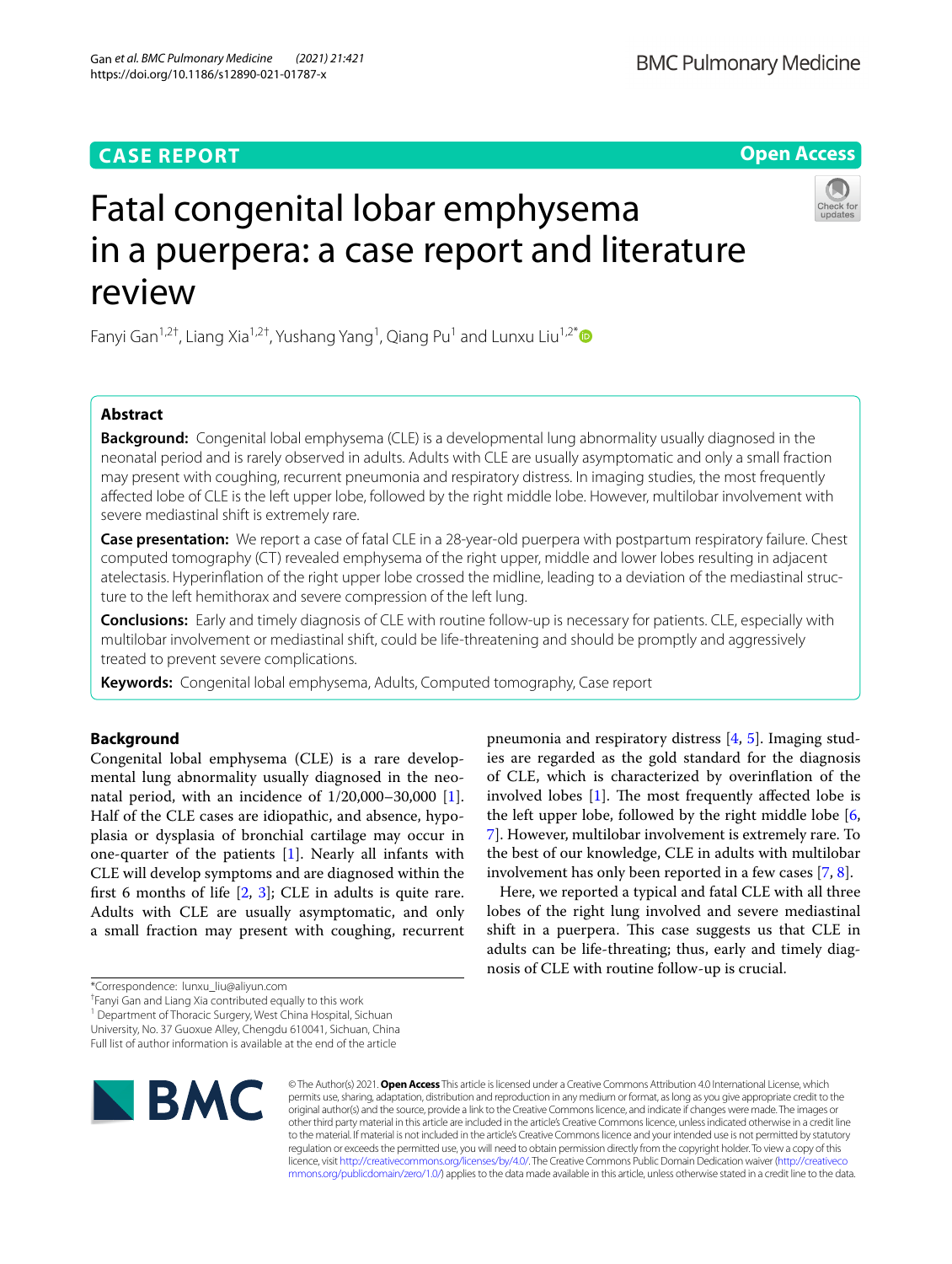# **Case presentation**

A 28-year-old puerpera sufering from severe dyspnoea was admitted to the emergency department. She had gave birth 3 days prior. A closed thoracic drainage procedure was performed for the diagnosis of right pneumothorax in a local hospital failed to relieve her symptom. She was transferred to our center due to declining respiratory status. The patient had a history of fatigue and exertional dyspnoea from her childhood, though she had never sought medical care previously. The dyspnoea suddenly worsened in the third trimester. She was a nonsmoker and free from other medical history.

This patient was lethargic on admission, and auscultation of the chest showed an absence of breath sounds in the right lung and decreased breath sounds in the left lung. Arterial blood gas revealed a  $PO<sub>2</sub>$  of 106.3 mmHg and a  $PCO<sub>2</sub>$  of 113.1 mmHg upon 53% oxygen concentration inhalation. Emergency tracheal intubation was performed considering the diagnosis of respiratory failure and her state-of-consciousness. She was then transferred to the intensive care unit.

Chest radiograph revealed increased radiolucency of almost the whole right lung, and the mediastinum shifted to the left (Fig. [1](#page-1-0)). Chest computed tomography (CT) displayed emphysema of the right upper, middle and lower lobes resulting in adjacent atelectasis. Hyperinfation of the right upper lobe crossed the midline, leading to a deviation of the mediastinal structure to the left hemithorax and severe compression of the left lung (Fig. [2](#page-2-0)).



Flexible bronchoscopy revealed no obstructive intrabronchial lesions. The clinical diagnosis of congenital lobar emphysema (CLE) was established in combination with the clinical history and imaging examinations.

Since the patient could not tolerate one-lung ventilation, we planned to perform pulmonary resection assisted by extracorporeal membrane oxygenation. However, her legal representative refused the recommendation, and unfortunately, she eventually succumbed to respiratory failure and pulmonary infection after failed conservative management.

# **Discussion and conclusions**

CLE is a developmental abnormality usually diagnosed in the neonatal period and is rarely diagnosed in adulthood. Few cases of adults with CLE have been reported before, and we have summarized the characteristics of them in Table [1](#page-2-1)  $[5, 7-11]$  $[5, 7-11]$  $[5, 7-11]$  $[5, 7-11]$ . The gold standard for the diagnosis of CLE relies on imaging examinations [[1\]](#page-3-0). CLE is characterized by overinfation of the involved lobes, with or without attenuated and displaced pulmonary vessels on imaging studies [\[4](#page-3-3), [6](#page-3-5), [8\]](#page-3-7). Multilobar involvement in CLE is extremely rare. Shen et al. reported CLE in an elderly patient with involvement of the right upper and middle lobes [[8](#page-3-7)]. Our case presented a typical and fatal CLE with all three lobes of the right lung involved and severe mediastinal shift in a puerpera.

The treatment choice for adults is dependent on the clinical severity, mainly including either conservative management for patients with mild symptoms or lobectomy for patients with disease progression [[1](#page-3-0)].

Pregnancy-specific conditions like amniotic fluid embolism, preeclampsia can lead to respiratory failure in the peripartum period. Besides, pulmonary conditions including asthma, infection, thromboembolism and CLE are also causes of peripartum respiratory failure  $[12]$  $[12]$ . This patient developed respiratory failure after giving birth, indicating that severe CLE can be life-threatening in the peripartum period. Therefore, early and timely diagnosis of CLE is extremely important, and adult patients diagnosed with CLE should be followed routinely even when they are in stable condition. Pulmonary resection is an alternative treatment modality  $[1, 7]$  $[1, 7]$  $[1, 7]$ . For this patient, we considered surgical intervention to correct the mediastinal shift and assist in re-expansion of the compressed lung, since a previous report indicated positive re-expansion of a long-term compressed lobe after surgery in a patient with CLE [[7\]](#page-3-6).

<span id="page-1-0"></span>Finally, the lessons we can learn from this case include that early and timely diagnosis of CLE with routine follow-up is necessary. CLE, especially with multilobar involvement or mediastinal shift, can be life-threatening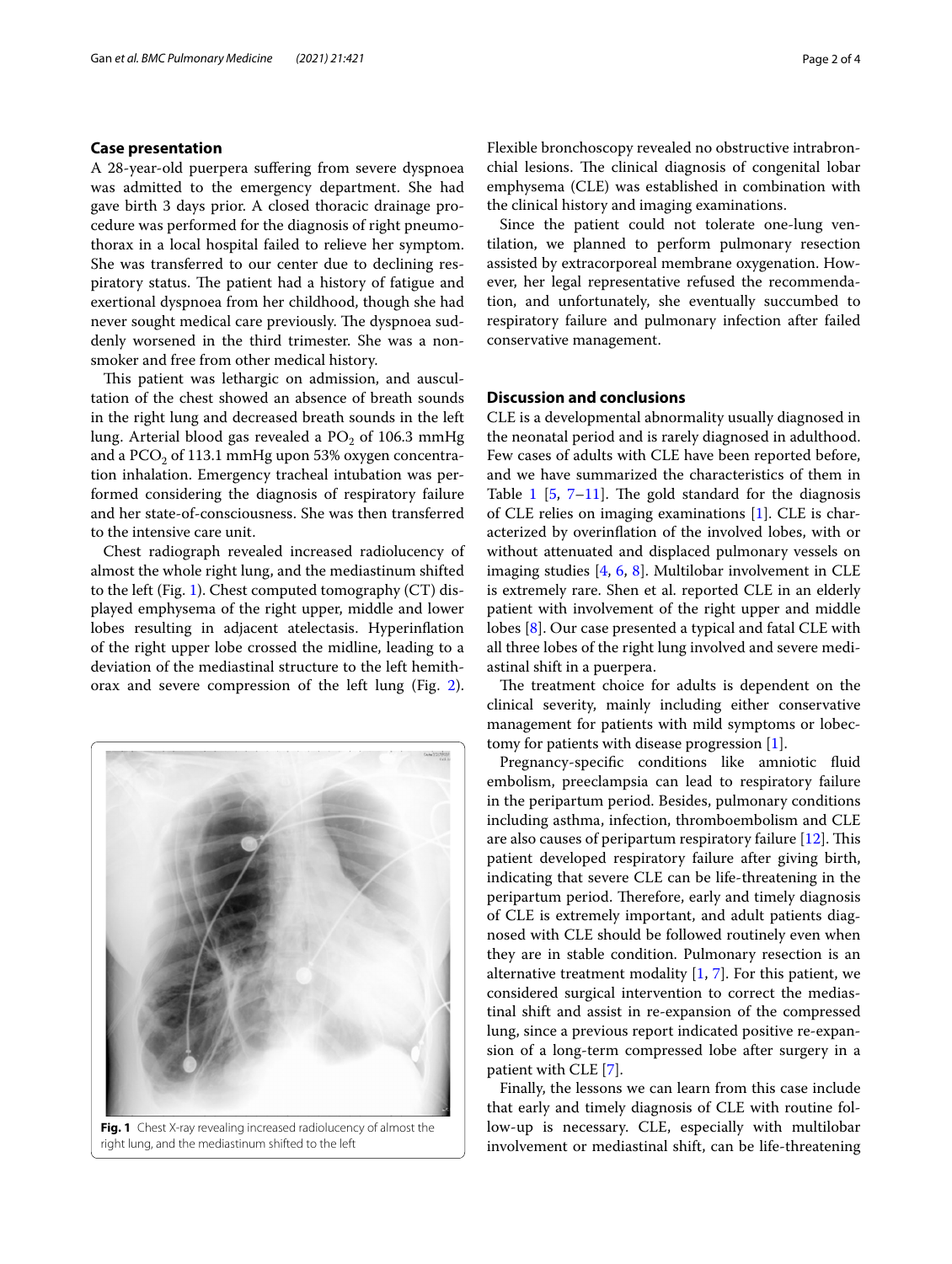

<span id="page-2-1"></span><span id="page-2-0"></span>**Table 1** Characteristics of reported congenital lobar emphysema in adults

| Literature            | Patient                | The way of diagnosis          | <b>Involved lobes</b>               | <b>Mediastinal</b><br>shift |
|-----------------------|------------------------|-------------------------------|-------------------------------------|-----------------------------|
| Sadagat et al. [9]    | A 19-year-old man      | Chest radiograph and Chest CT | Right upper lobe                    | Yes                         |
| Oqul et al. [10]      | A 22-year-old man      | Chest CT                      | Right middle lobe                   | Yes                         |
| Muramatsu et al. [11] | A 31-year-old woman    | Chest radiograph and Chest CT | Right middle lobe                   | <b>No</b>                   |
| Sasieta et al. [7]    | A 37-year-old man      | Chest radiograph and Chest CT | Right middle lobe                   | Yes                         |
| King et al. [5]       | A 28-year-old woman    | Chest radiograph and Chest CT | I eft lower lobe                    | <b>No</b>                   |
| Shen et al. [8]       | A 78-year-old man      | Chest radiograph and Chest CT | Right upper and middle lobes        | No                          |
| Our case              | A 28-year-old puerpera | Chest radiograph and Chest CT | Right upper, middle and lower lobes | Yes                         |

and should be promptly and aggressively treated to prevent severe complications.

### **Abbreviations**

CLE: Congenital lobar emphysema; RUL: Right upper lobe; RML: Right middle lobe; RLL: Right lower lobe.

### **Acknowledgements**

Not applicable.

# **Authors' contributions**

LL designed the study. FG, LX and YY collected data. FG, LX and QP analyzed data and wrote the case report. FG, LX and YY contributed to the discussion of results and the review of the manuscript. All authors read and approved the final manuscript.

## **Funding**

The authors have not declared a specifc grant for this research from any funding agency in the public, commercial or not-for-proft sectors.

# **Availability of data and materials**

All data and materials are provided in the manuscript.